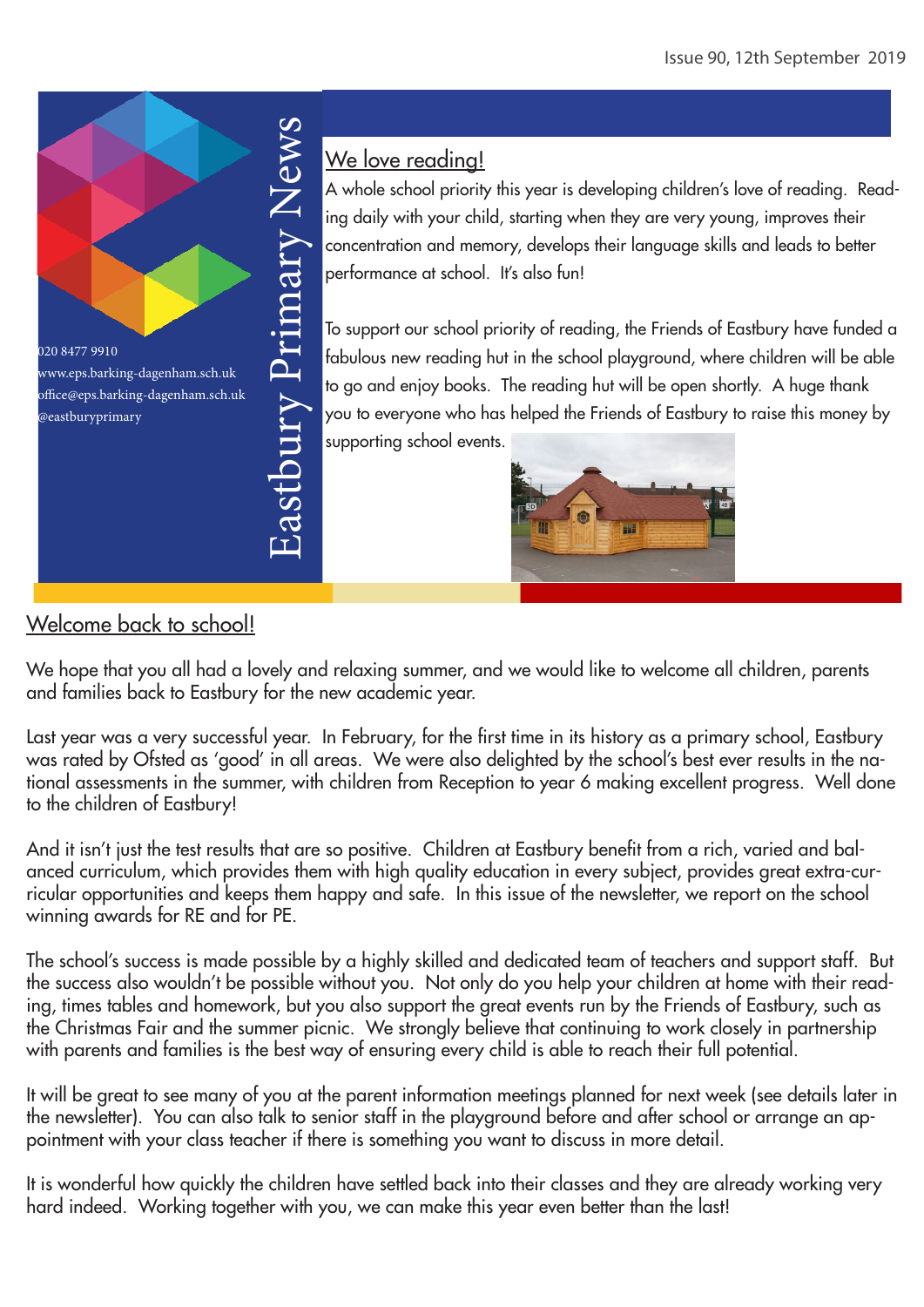## Parent Information Meetings

Next week years 2 to 6 will be holding parent information meetings. This is an opportunity for you to meet your class teachers as well as finding out about what your child will be learning at school this year and how to support them at home. We look forward to seeing you there!

The meetings will be held in the main hall at 3.20pm. Staff will be in the playground after school to direct you.

Year 3 – Monday 16th September

Year 2 – Wednesday 18th September

Years 5 and 6 – Thursday 19th September

Year 4 – Friday 20th September

Reception and year 1 held their information meetings at the end of last term, but please feel free to speak to your class teacher if you would like further information.

#### Eastbury achieves RE award!

We are proud to announce that Eastbury is the first school in the London Borough of Barking and Dagenham to receive a Silver RE Quality Mark. This award recognises the outstanding learning and teaching of religious education at the school.

### Help the school when you shop at Aldi

Eastbury is taking part in a fantastic competition and we need your help. When you spend £30 in any Aldi store, you'll receive a special Team GB athlete sticker to send into school with your child.

Once the school completes a poster with 300 stickers they will receive a school sports kit, and be entered into a prize draw to win one of twenty £20,000 cash prizes! Hurry the deadline is 18th November 2019!

### Year 6 admissions to secondary school

All parents of year 6 children should have received a leaflet on moving to secondary school in September 2020.

Please read this important leaflet carefully and ensure that you apply for a school place online by the closing date of 31 October 2019. If you would like to discuss or need a copy of the leaflet, please speak to Mrs Gale in the school office.

#### Reminder on school timings

The school gates on Lambourne and

Tresham Roads are open in the morning from 8.45am to 8.55am. Please try to ensure that your child arrives on time so that they do not miss any learning.

The school gates are open at the end of the day at 2.50pm. Years 1 to 2 come out onto the playground at 3.00pm and years 3 to 6 at 3.15pm.

To ensure children's safety before and after school, please could we ask that you drive carefully in the roads surrounding the school and do not park in front of the school gates. Please could we also ask that children do not ride on bicycles or scooters after school to avoid collisions.

Parenting Workshops – help your child be happy, confident and do well

Starting in October the school, in partnership with the organisation ParentGym, will be running a series of weekly workshops for parents with children aged 2-11. ParentGym is a course of six free workshops: each session lasts two hours and is packed with practical tips and techniques to make family life easier and help your children thrive. Around 10,000 parents have already participated in the programme across the country and 96% of those would recommend the course to other parents.

•Fun and interactive sessions, with a weekly 'mission' to practise at home

•Sessions include themes such as positive communication, good behaviour, boosting your child's confidence and

#### Dates for this half-term :

### **October**

Friday 4th: Science week display in main hall(3:00pm) & Macmillan Coffee Morning(9:00)

Wednesday 16th: Black History day

Thursday 17th: Last day of half-term

Monday 28th: Return back to school

### encouraging learning

•A great chance to meet and chat with other parents

The six weekly sessions start on Friday 4th October at 9.15am. The sessions will be held in the school's conference room and refreshments will be available.

If you would like to take advantage of this great opportunity, please sign up in the school office. You can find out further information at www.parentgym.com or by speaking to Mrs Gale in the school office.

## Eastbury achieves School Games Bronze Award

We are delighted to announce that we have achieved the School Games Bronze Mark Award for the 2018/19 academic year.

The School Games Mark is a Government led award scheme launched in 2012, facilitated by the Youth Sport Trust to reward schools for their commitment to the development of competition across their school and into the community, and we are delighted to have been recognised for our success.

As part of our application, we were asked to fulfil criteria in the areas of participation, competition, workforce and clubs, and we are pleased that the hard work of everyone at our school has been rewarded this year. We look forward to applying once again in 2020!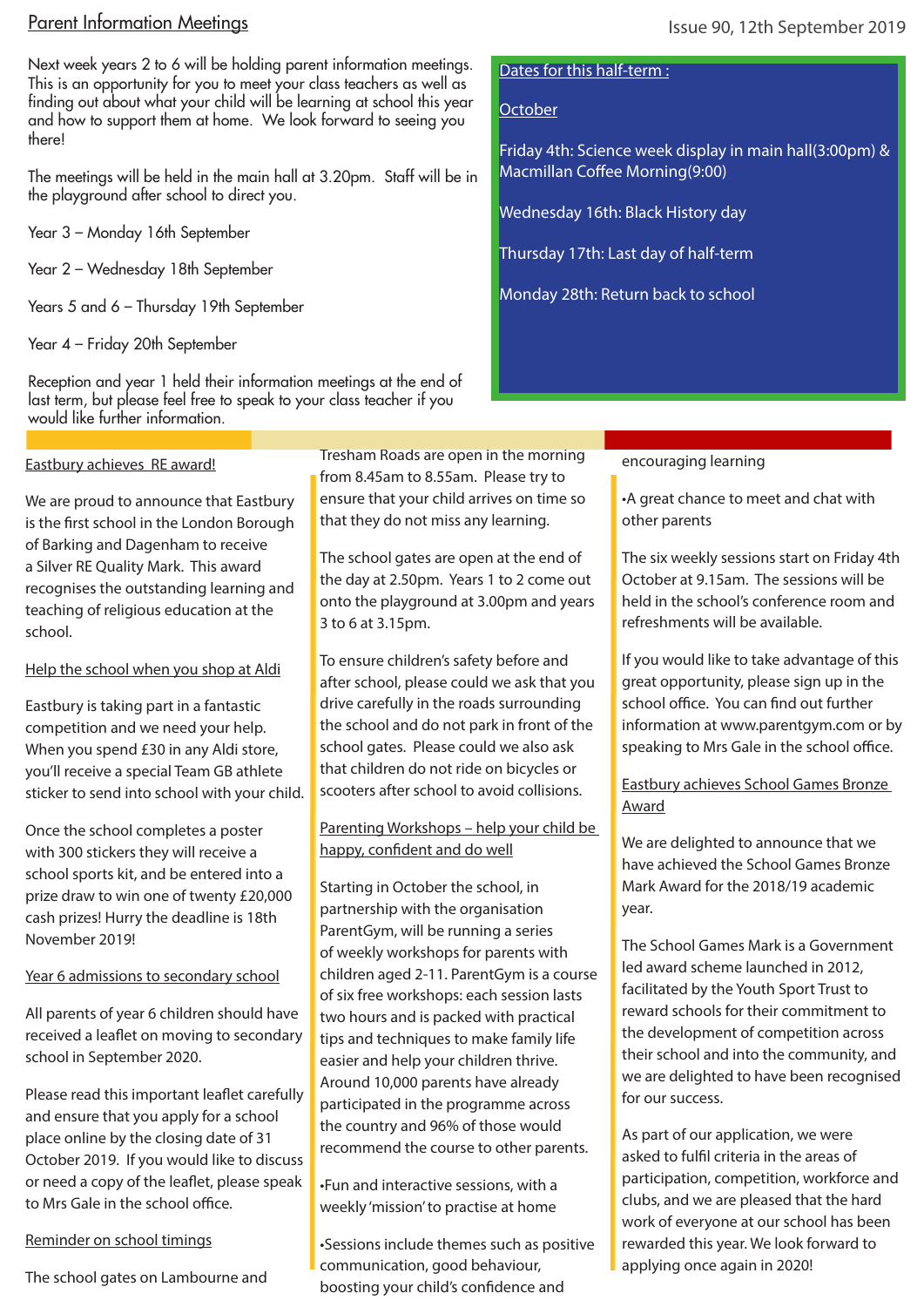# Children's Rights

In the newsletters last year, we shared the children's rights set out in the UN Convention on the Rights of the Child. All the rights (called Articles) – in child friendly language – can be found at https://www.unicef.org/ rightsite/files/uncrcchilldfriendlylanguage. pdf

We will be continuing sharing these rights this year. We will be celebrating these rights in our Children's Rights Day planned for 17 January 2020.

In this newsletter, we have Articles 28 to 30, which concern very important rights around education and freedom.

# Article 28

You have the right to a good quality education. You should be encouraged to go to school to the highest level you can.

## Article 29

Your education should help you use and develop your talents and abilities. It should help you learn to live peacefully, protect the environment and respect other people.

## Article 30

You have the right to practise your own culture, language and religion – or any you choose. Minority and indigenous groups need special protection of this right.



# Votes for Schools

every week cniiaren aiscuss a votes for<br>Schools' topic, which helps boost their oracy Every week children discuss a 'Votes for skills, as well as increasing their knowledge and understanding of current affairs.

This week's topic was 'are world leaders listening to us?' An amazing 99% of children at the school felt that they weren't! This compares to 76% nationally. Perhaps the children of Eastbury will become the world leaders of tomorrow who do listen!



# Uniform and PE kits

Please ensure that your child comes to school every day in the correct school uniform, as well as bringing in their PE kit. Our smart uniform helps children to develop their positive attitude to learning.

School uniform can be purchased online or in person at Premier School Wear in Dagenham (premierschoolwear.co.uk)



# Vaccinations UK

You should have recieved a Vaccinations UK form. Please ensure you return this to the school office before 30th September.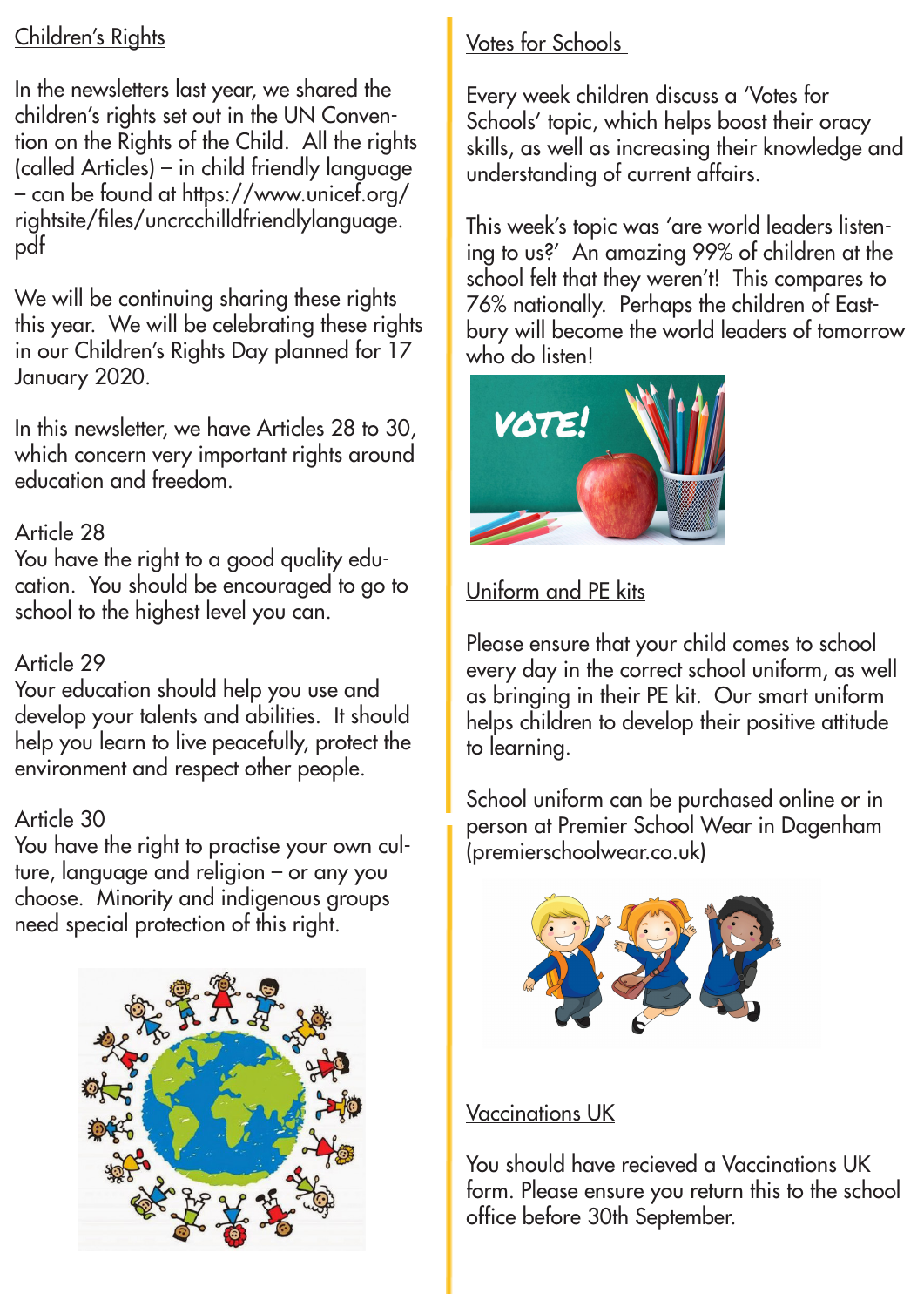## Stars of the Week Certificates

Every week one child is selected to be the star of the week from each class and receives a certificate in assembly. These certificates celebrate how that child has demonstrated one or more of the Eastbury values: creativity, respect, aiming high, teamwork, enjoyment and resilience.

| Class          | Reason                                                                                                         |
|----------------|----------------------------------------------------------------------------------------------------------------|
| 1A             | for settling well into Year 1 and setting a very good example to her friends.                                  |
| 1B             | for working hard in Maths this week.                                                                           |
| 1 <sup>C</sup> | for creating and FANTASTIC 3D giraffe using junk modelling                                                     |
| 1D             | for settling in well in year 1 and being a good role model to everyone in the class                            |
| 2A             | for his hard work and focus in Maths and English.                                                              |
| 2B             | for being a good role model and following instructions.                                                        |
| 2C             | for trying super work in Maths and being able to use the column method independently.                          |
| 2D             | for always being resilient when facing challenges and sharing her ideas with her peers.                        |
| 3A             | for making an excellent start to the new school year.                                                          |
| 3B             | for always helping others in the class.                                                                        |
| 3C             | for showing resilience across all subjects                                                                     |
| 3D             | for making a great start to year 3 and settling well in his new classroom.                                     |
| 4A             | for always being an excellent example in the line                                                              |
| 4B             | for trying his best at column addition                                                                         |
| 4C             | for excellent work on your Anglo-Saxon project                                                                 |
| 4C             | for excellent work on your Anglo-Saxon project                                                                 |
| 4C             | for excellent work on your Anglo-Saxon project                                                                 |
| 4D             | for her fantastic character description and amazing use of vocabulary!                                         |
| 5A             | for his handwork in all lessons and helping out his peers in the class                                         |
| 5B             | for being a wonderful role model for the rest of her peers by always following the class-<br>room rules.       |
| 5C             | for always willing to share her ideas with the class.                                                          |
| 5D             | for being organised, ready for learning and focusing on his work in all lessons. A great<br>start to the year! |
| 6A             | for having a positive attitude to his learning.                                                                |
| 6B             | for working extremely hard and creating a fantastic piece of writing in English.                               |
| 6C             | for creating an excellent timeline of the main events of World War Two.                                        |
| 6D             | for her impressive summer holiday poster on World War II.                                                      |
| 6E             | for being fully focused on his learning on his first week back.                                                |
|                | Highest Attending Classes                                                                                      |

Highest Attending Classes

Year  $1 + 2$ Year – 2 97.88% Class – 2C 94.05%

Year  $3 + 4$ Year – 3 91.98% Class – 4C 96.15%

Year  $5 + 6$ Year – 6 91.91% Class – 6E 94%